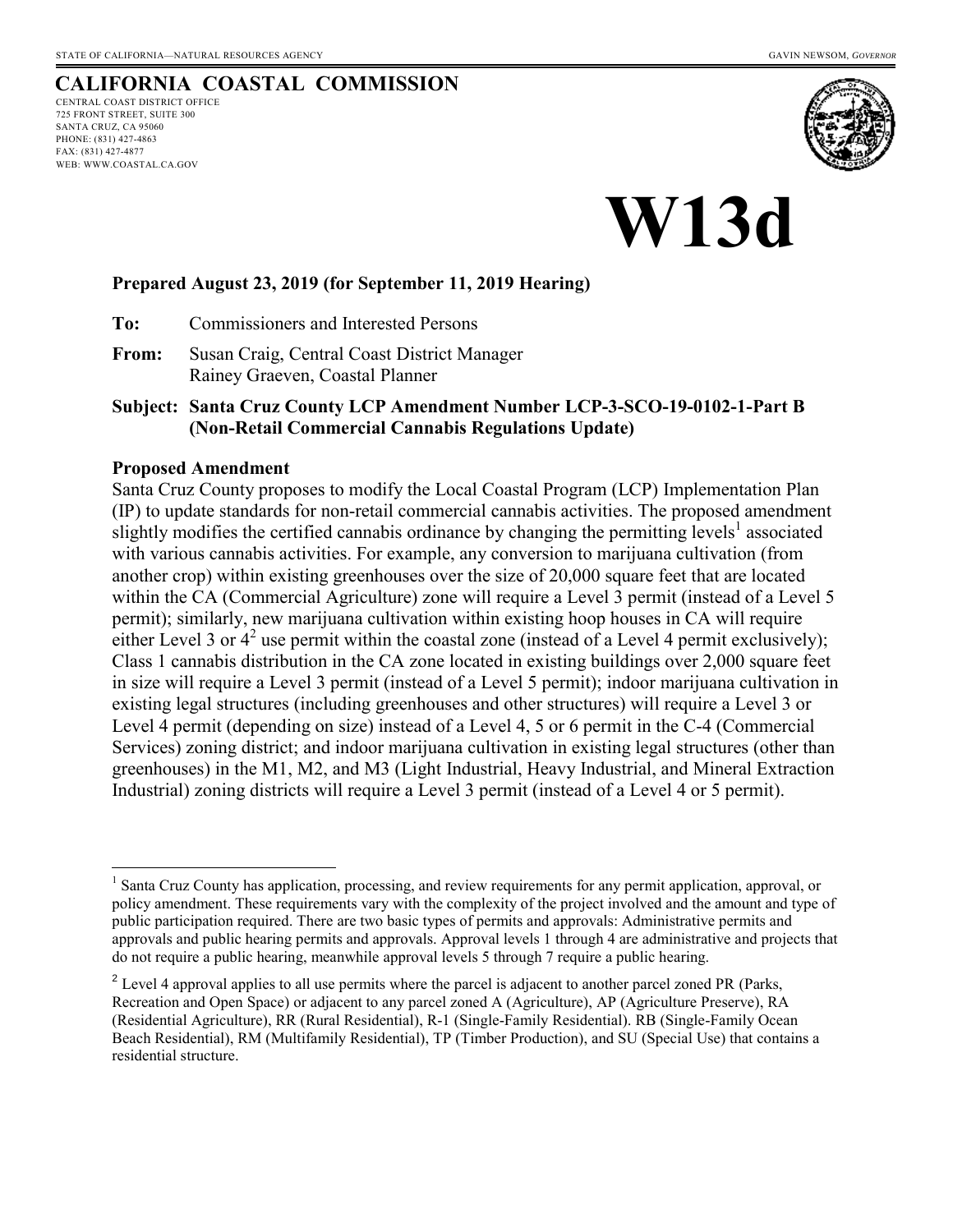## LCP-3-SCO-19-0102-1-Part B (Non-Retail Commercial Cannabis Regulations Updates)

The proposed amendments also include changing the IP reference from "Chapter" to "SCCC", which stands for "Santa Cruz County Code." The proposed amendments also add definitions to the LCP to further detail what qualifies as cannabis cultivation<sup>3</sup> including: cannabis cultivation area, cannabis nursery, cannabis processing, canopy, and immature plants, and adds corresponding language to the cannabis cultivation chart, which specifies the total allowable cannabis activity per each license and each zoning district (i.e., it specifies the maximum cannabis canopy, nursery, and immature plant growth allowable within each license/zoning district). Finally, the proposed amendments also include a maximum height for all new cannabisrelated structures in the A (Agriculture) zoning district of 28 feet; however, this would only apply to areas outside of the coastal zone because cannabis uses are already limited to existing structures within the coastal zone (including a one-mile buffer from the coastal zone). Overall, the proposed amendments are relatively minor in scope, and any cannabis activities that qualify as development would continue to be processed via a CDP subject to substantive LCP standards which are not changed through this LCP amendment. See **Exhibit 1** for the proposed amendment text.

### **Minor LCP Amendment Determination**

Pursuant to Title 14 of California Code of Regulations (CCR) Section 13555, the Executive Director may determine that a proposed LCP amendment is "minor." 14 CCR Section 13554 defines minor LCP amendments. Among other things, minor LCP amendments include:

*14 CCR Section 13554(a). Changes in wording which make the use as designated in the zoning ordinances, zoning district maps or other implementing actions more specific and which do not change the kind, location, intensity, or density of use and which are found by the Executive Director of the Commission or the Commission to be consistent with the land use plan as certified by the Commission.* 

If the Executive Director determines that an amendment is minor, that determination must be reported to the Commission. If one-third or more of the appointed members of the Commission request that it be processed as a major LCP amendment, then the amendment shall be set for a future public hearing; if less than one-third of the appointed members of the Commission object to the minor LCP amendment determination, then the amendment is deemed approved and it becomes a certified part of the LCP.

### **The purpose of this notice is to advise interested parties of the Executive Director's determination that the proposed LCP amendment is minor.**

The proposed LCP amendment retains the entirety of the ordinance's regulatory structure with regard to where and what type of cannabis activities and uses are allowed in the coastal zone, as well as the applicable standards such uses must meet in order to ensure protection of coastal resources. The proposed amendment merely changes the level of permit review necessary for marijuana cultivation in existing structures or the use of existing structures for non-retail marijuana distribution, thereby streamlining the review process. As such, the proposed

<sup>&</sup>lt;sup>3</sup> Cannabis cultivation is already an allowed use under the existing cannabis regulations, and thus the proposed amendments would not result in a change in use. In other words, the proposed amendments are intended to further detail what cannabis cultivation entails.